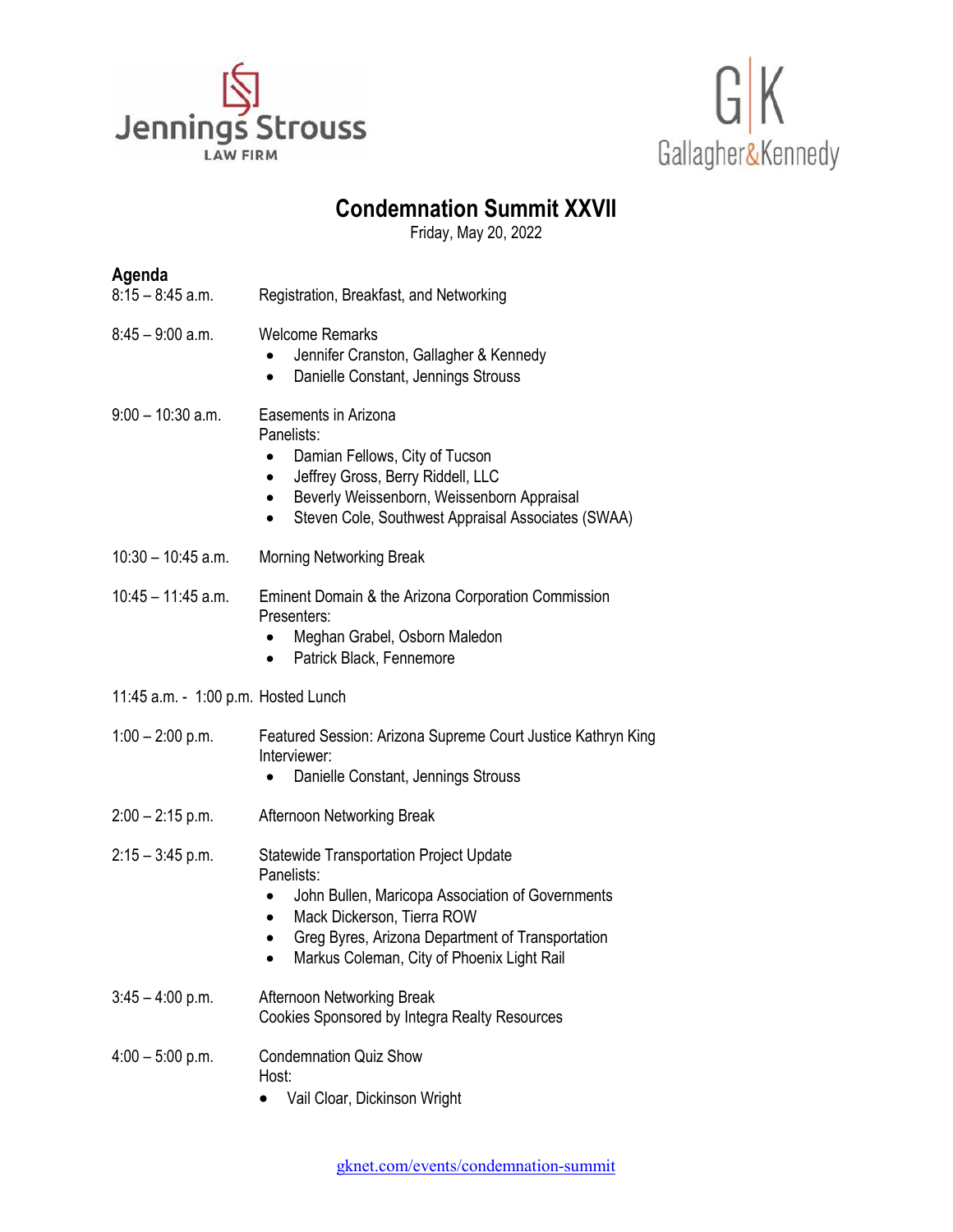



## **Speaker Bios**



Jennifer Cranston is a shareholder and member of the Board of Directors at Gallagher & Kennedy. Her unique practice includes real estate, insurance coverage, and regulatory representation. For over 22 years, she has counseled land developers, private property owners, and utilities in condemnation actions and valuation issues. Her work in this area has resulted in two of the largest condemnation verdicts in the history of Arizona, as well as recognition by AZ Business Magazine as a Most Influential Woman in Arizona Commercial Real Estate, as an AZ Business Leader in Management and Real Estate, in People & Projects to Know in Commercial Real Estate, and as a Top 100 Lawyer in Arizona. Jennifer is an active member of AZCREW and the Maricopa County Bar Association and

served on the board and as president of both organizations. She has earned an AV Preeminent Peer Review Rating from Martindale-Hubbell, been named to Phoenix Business Journal's Outstanding Women in Business, and is recognized by *Best Lawyers in America* for Energy Regulatory Law and Energy, Insurance, and Utilities Law.

Since 2017, Jennifer has proudly co-hosted the Condemnation Summit and is pleased to welcome you to Condemnation Summit XXVII.

[gknet.com/jennifercranston](mailto:gknet.com/jennifercranston) | [jennifer.cranston@gknet.com](mailto:jennifer.cranston@gknet.com) | 602.530.8191



**Danielle J.K. Constant** is an attorney at Jennings Strouss, where she focuses her practice in the area of litigation, with an emphasis on eminent domain, real estate litigation, and government representation. Before joining the firm in 2017, Danielle was a prosecutor at the Pima County Attorney's Office where she prosecuted over 40 jury trials and appeared in Justice and Superior Courts on more than 1,000 occasions. She uses her 14 years of prosecutorial experience to provide great value to her civil litigation clients and has successfully advocated for her clients before the Court of Appeals, including in an eminent domain case where the Court affirmed that the project influence rule did not apply between

different government projects and further affirmed that remote and speculative damages are inadmissible.

Danielle is a member of the Arizona Women Lawyers Association, a graduate of FDCC's Ladder Down Program, and recent past president of the Tucson Defense Bar.

This is Danielle's first year co-hosting the Condemnation Summit, although she has served as a presenter since 2018.

[jsslaw.com/constant-danielle-j-k](mailto:jsslaw.com/constant-danielle-j-k) | [dconstant@jsslaw.com](mailto:dconstant@jsslaw.com) | 520.618.1052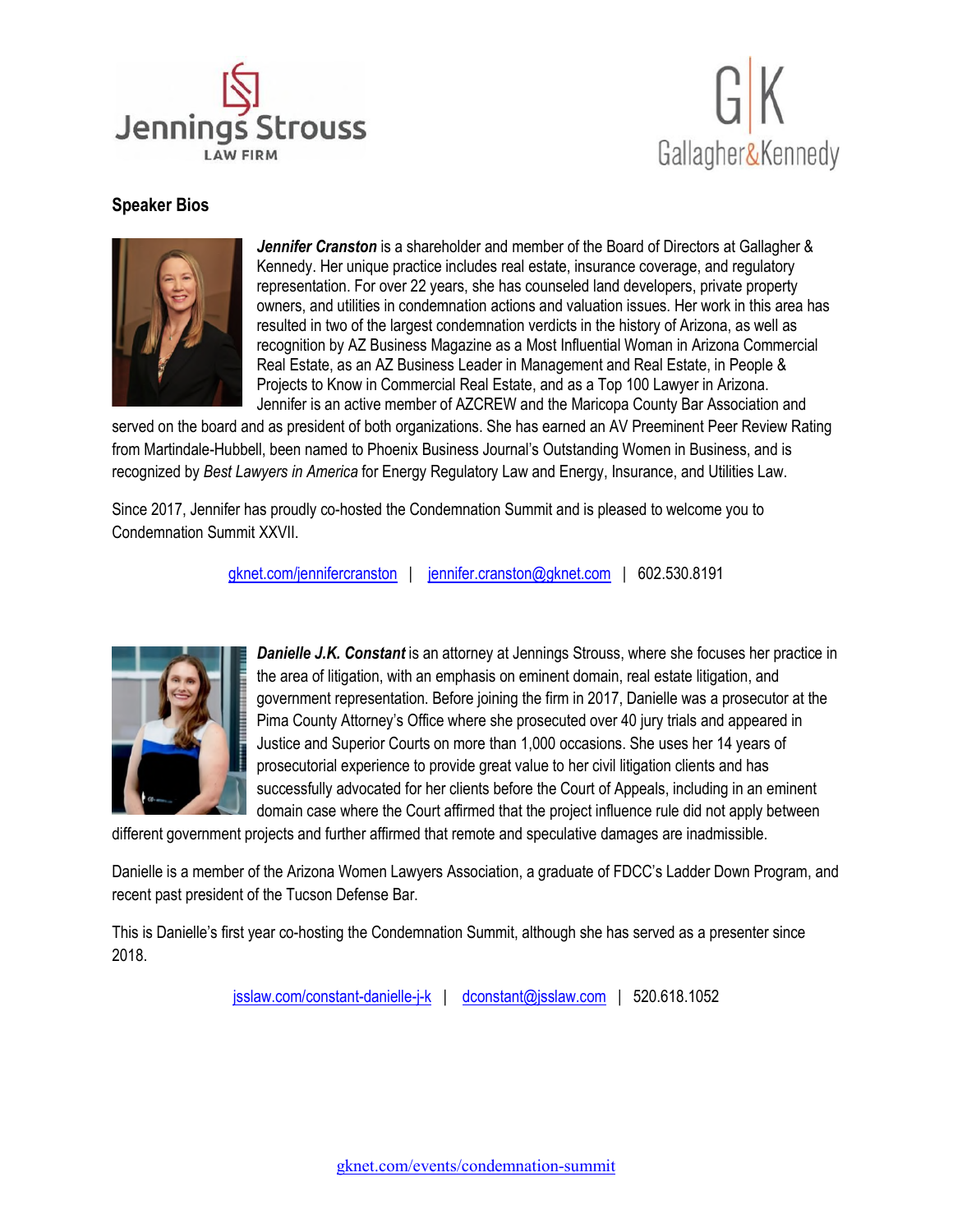





*Damian Fellows* is a Principal Assistant City Attorney for the City of Tucson. Over the past 14 years, he has represented the City in its real estate transactions and its acquisition of private property for public works projects through condemnation. Prior to joining the City, Damian represented private property owners in condemnation and in real property/land use matters for the law firm of Stubbs & Schubart in Tucson.

He graduated from the W.P. Carey School of Business at Arizona State University, and from the James E. Rogers School of Law at the University of Arizona.



*Jeffrey Gross* is an attorney at Berry Riddell where he concentrates on real estate litigation, including eminent domain, zoning, inverse condemnation, and real estate valuation disputes. A certified specialist in real estate, Jeffrey has extensive experience in eminent domain and land use matters at the government, trial court, and appellate court levels in city, state, federal, and tribal jurisdictions. He also addresses diverse real property issues such as adverse possession, landlord/tenant disputes, homeowner association actions, easement violations, title insurance claims, and contract breaches. Jeffrey has assisted many developers, homeowners, and other property owners in successfully prosecuting, defending, and settling claims before or after litigation has been filed.

Jeffrey is the chairman of the Real Estate Advisory Commission for the State Bar of Arizona and served on the City of Phoenix Human Services Commission and Paradise Valley Village Planning Committee. He has been recognized by *Arizona's Finest Lawyers* and *Martindale-Hubbell, Southwest Super Lawyers,* and *Best Lawyers in America*.

[berryriddell.com/jeffrey-d-gross](mailto:berryriddell.com/jeffrey-d-gross) | [jg@berryriddell.com](mailto:jg@berryriddell.com) | 480.682.3921



*Beverly Weissenborn*, MAI, is an owner/partner of Weissenborn Appraisal and provides valuation services throughout Arizona for right-of-way acquisition, utility easements, conservation easements, land exchanges, and purchases. Her experience includes the valuation of complex properties, flood-prone properties, leased fee, leasehold estates, and real property such as vacant land, subdivisions, multi-family, commercial, and industrial. Clients include the U.S. Department of the Interior, U.S. Department of Justice, Forest Service, State of Arizona, and local governments, utility companies, law firms, and private individuals.

Beverly has been in commercial real estate for 40 years and earned her MAI in 1991. She serves on the board of the Southern Arizona Chapter of the Appraisal Institute, previously serving as its president, and is a hearing officer for the State Board of Equalization and a member of the International Right of Way Association.

weissenbornappraisal.com | [bev@weissenbornappraisal.com](mailto:bev@weissenbornappraisal.com) | 520.792.8200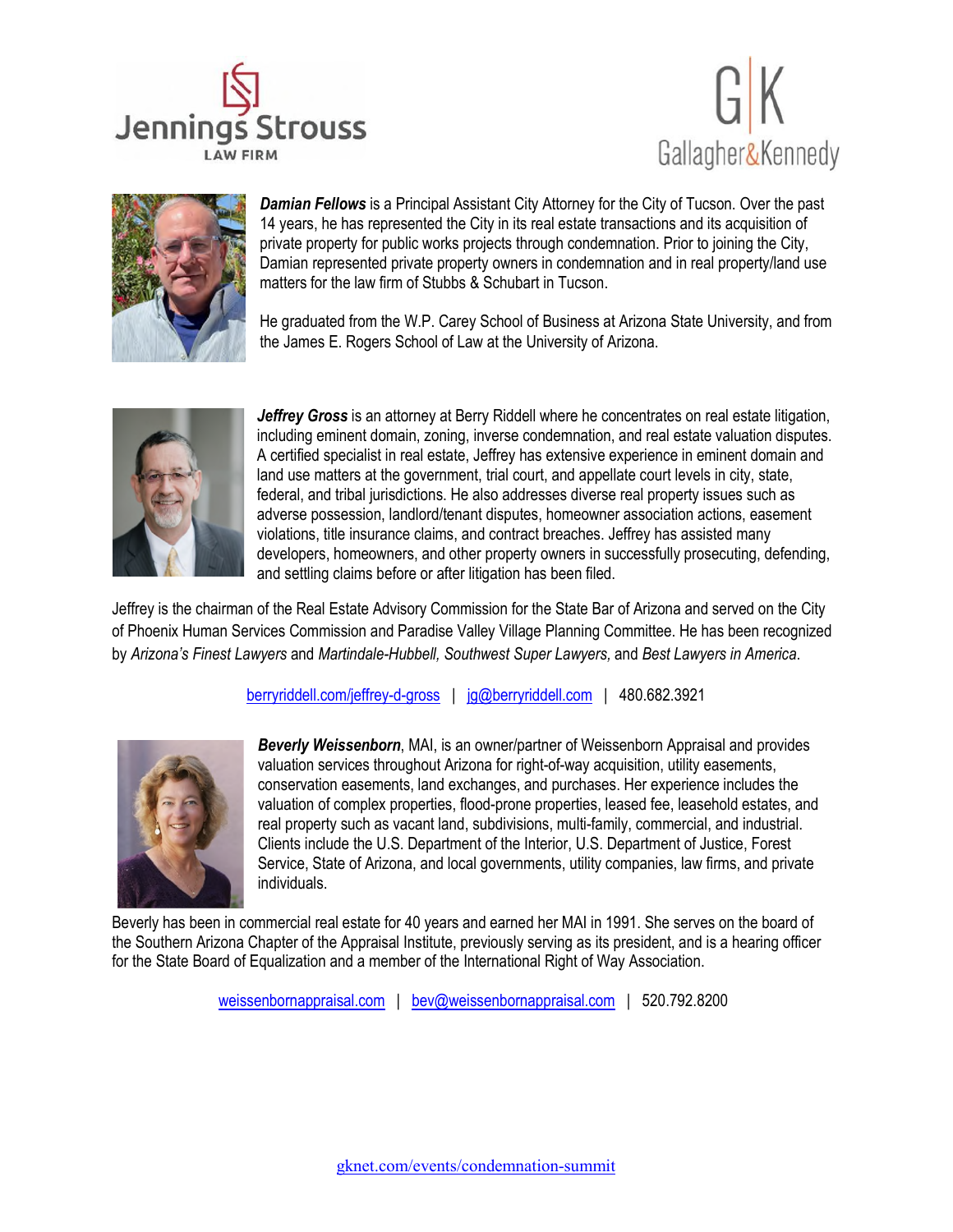





**Steven Cole** has been a real estate appraiser in Tucson since 1975 and is the principal of Southwest Appraisal Associates (SWAA). He provides valuation services for various property types including airports, apartments, commercial buildings, shopping centers, subdivisions, vacant land, and single-family residences. His experience includes special purpose properties, feasibility studies, leased fee and leasehold interest, counseling, and appraisals for litigation and condemnation.

Steven is a member of the Appraisal Institute, where he earned his MAI member designation, Senior Residential Appraiser designation (SRA), and the General Review Specialist

designation (AI-GRS). He is also an instructor for the Appraisal Institute, University of Arizona, Pima Community College, and Hogan School of Real Estate, as well as past chairman of the Tucson Airport Authority.

[swaa.biz](mailto:swaa.biz) | [steve@swaa.biz](mailto:steve@swaa.biz) | 520.327.0000



*Meghan Grabel* is a partner at Osborn Maledon, where she leads the Energy, Water, and Utility Law group. She represents energy, water, wastewater, telecommunications, and technology companies in transactional and regulatory matters, including condemnations, rate cases, service area expansions, contract negotiations, plant acquisitions and divestitures, renewable energy and transmission projects, power plant and line siting proceedings, and rulemakings before the ACC.

Meghan teaches the Utility Law and Regulation course at ASU and is a member of the

Arizona Women Lawyers Association, Energy Bar Association, and Harvard Electric Policy Group. She has been named Arizona's 2022 Energy "Lawyer of the Year" by *Best Lawyers in America*, listed in *Southwest Super Lawyers*  for Utilities Law, and recognized as a Most Influential Woman in Business by AZ Business Magazine.

[omlaw.com/meghan-h-grabel](mailto:omlaw.com/meghan-h-grabel) | [mgrabel@omlaw.com](mailto:mgrabel@omlaw.com) | 602.640.9399



*Patrick Black* is an attorney in Fennemore's natural resources, energy, and environmental law group, focusing primarily on energy regulatory matters. He represents large industrial customers, renewable energy developers, independent producers, utilities, developers, and local municipalities in matters before the ACC and Arizona Power Plant and Line Siting Committee. Currently, Patrick is focused on Arizona's Energy Modernization efforts, including emerging technologies and the integration of renewable energy into the transmission grid.

He has earned recognition by Ranking Arizona and *Best Lawyers in America* for his work in

energy regulatory law, as well as been named one of Arizona's Top Lawyers by AZ Business Magazine. Patrick is a member of the Arizona Asian American Bar Association, previously serving as its president, and was appointed to Governor Brewer's Solar Task Force, Transmission Subcommittee, and Governor Napolitano's Asian-American Advisory Council.

[fennemorelaw.com/patrick-j-black](mailto:fennemorelaw.com/patrick-j-black) | [pblack@fennemorelaw.com](mailto:pblack@fennemorelaw.com) | 602.916.5400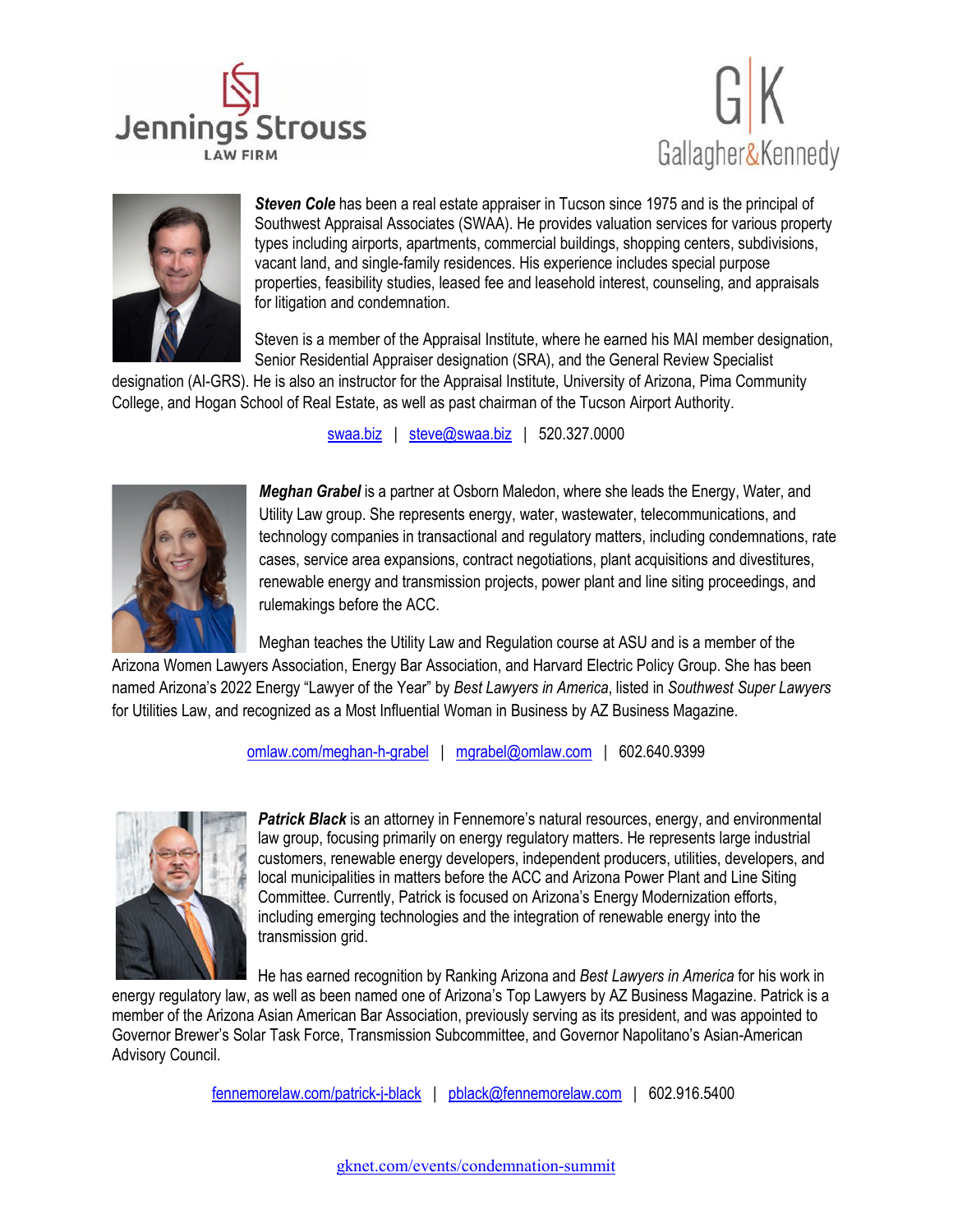





**Arizona Supreme Court Justice Kathryn King** was appointed by Governor Ducey in July 2021. Prior to her appointment, she was a partner at BurnsBarton and associate at Snell & Wilmer, practicing primarily in the areas of complex civil litigation and labor and employment. While in private practice, she was a member of the Arizona Women Lawyers Association, a mentor for the Latina Mentoring Project, and provided pro bono legal services through the Volunteer Lawyers Program.

She later served as Deputy General Counsel to Governor Ducey, advising on various constitutional, statutory, and other legal requirements of the Governor's Office. Justice King

also served on the Arizona Board of Regents and the Arizona Civil Rights Advisory Board.

After graduating from UoA James E. Rogers College of Law, Justice King clerked for Arizona Supreme Court Justice Michael D. Ryan. She earned her B.A. in Political Science from Duke University.



**John Bullen** is the Transportation Economic and Finance Program Manager at the Maricopa Association of Governments (MAG). In this role, he oversees transportation funding policy and implementation for the region, including the Proposition 400 arterial and freeway programs, federal funding distribution, and financial activities related to the extension of Proposition 400. John joined MAG in 2012, and previously worked as a transportation planner for the City of Glendale.

John earned his bachelor's degree and Master of Public Administration from the University of Pittsburgh.



*Mack Dickerson* is the Vice President and Designated Broker at Tierra ROW. He is responsible for overseeing and managing right of way professionals, as well as large, multidiscipline projects involving right of way, environmental, and archaeology/cultural resources components*.* 

Mack has 30 years of experience in the right of way industry and an additional 15 years of experience in real estate services. He has managed and directed transportation, water and wastewater, gas, electric, renewable energy, and telecommunications projects for both public

and private clients across the western U.S. His areas of expertise include complex right of way acquisitions, relocation advisory and assistance, title research, and asset and property management.

[tierra-row.com/mack-dickerson](mailto:tierra-row.com/mack-dickerson) | [mdickerson@tierra-row.com](mailto:mdickerson@tierra-row.com) | 602.682.0000